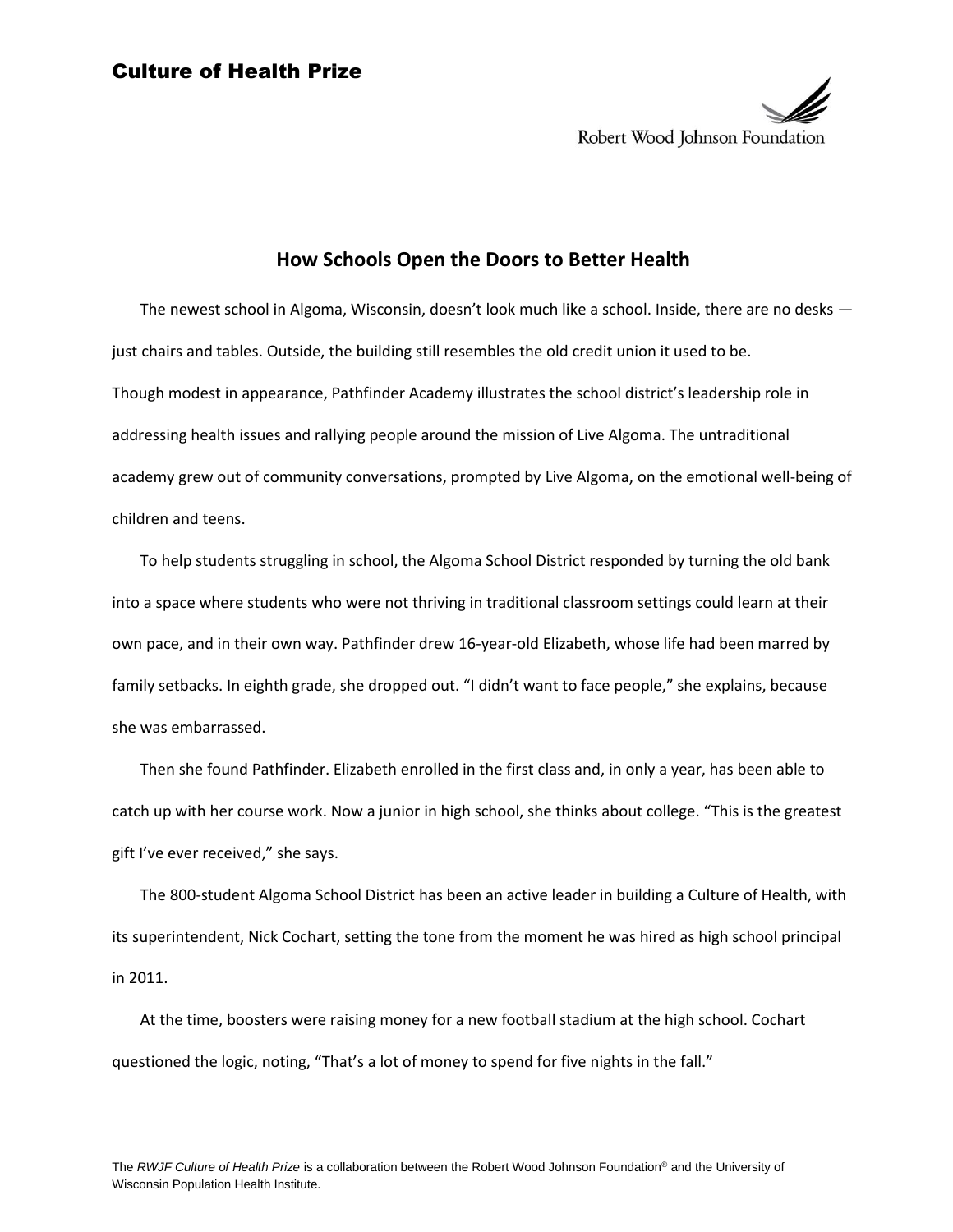The comment was all the more unexpected since Cochart played Big Ten football for the University of Wisconsin and was on the Badgers' Rose Bowl-winning team in 2000. The former defensive lineman took some hits for his opinion, but held firm, arguing that such an investment would be better spent on a project that benefited more people.

After being named school superintendent in 2014, Cochart put his vision for the site into action, spearheading the building of a community wellness center and a new addition for the high school's technical training department, dubbed Wolf Tech. Private donors and local businesses chipped in more than half of the \$3.5 million cost, a testament of the breadth of community support for both ventures.

Today, the Algoma Community Wellness Center, located directly across from the football field for the Algoma Wolves, has become an indoor town square. It provides a space for residents to connect with one another, achieve personal health goals, and discuss community-wide issues. With the success of both the Wellness Center and Wolf Tech, citizens saw what their community could achieve and voted overwhelmingly to support a referendum to expand the elementary school.

Students of all ages are encouraged to lead projects that better their community. The district, too, has come up with its own ideas. For example, to help families whose well-water is tainted because of runoff, the district installed a water kiosk behind the high school. Seventy families use the free service, alleviating "a huge burden," says Claire Thompson with the University of Wisconsin Cooperative Extension.

Cochart is a firm believer in self-reliance. Live Algoma encourages "this culture in our community of taking care of one another and really improving as we go," he says. "We don't have everything fixed, but we're working hard at it."

## **Give Young People a Voice, and Good Things Happen**

In a small town, it takes all hands on deck to move forward, and Algoma counts on its younger generation to identify and drive solutions to build a Culture of Health.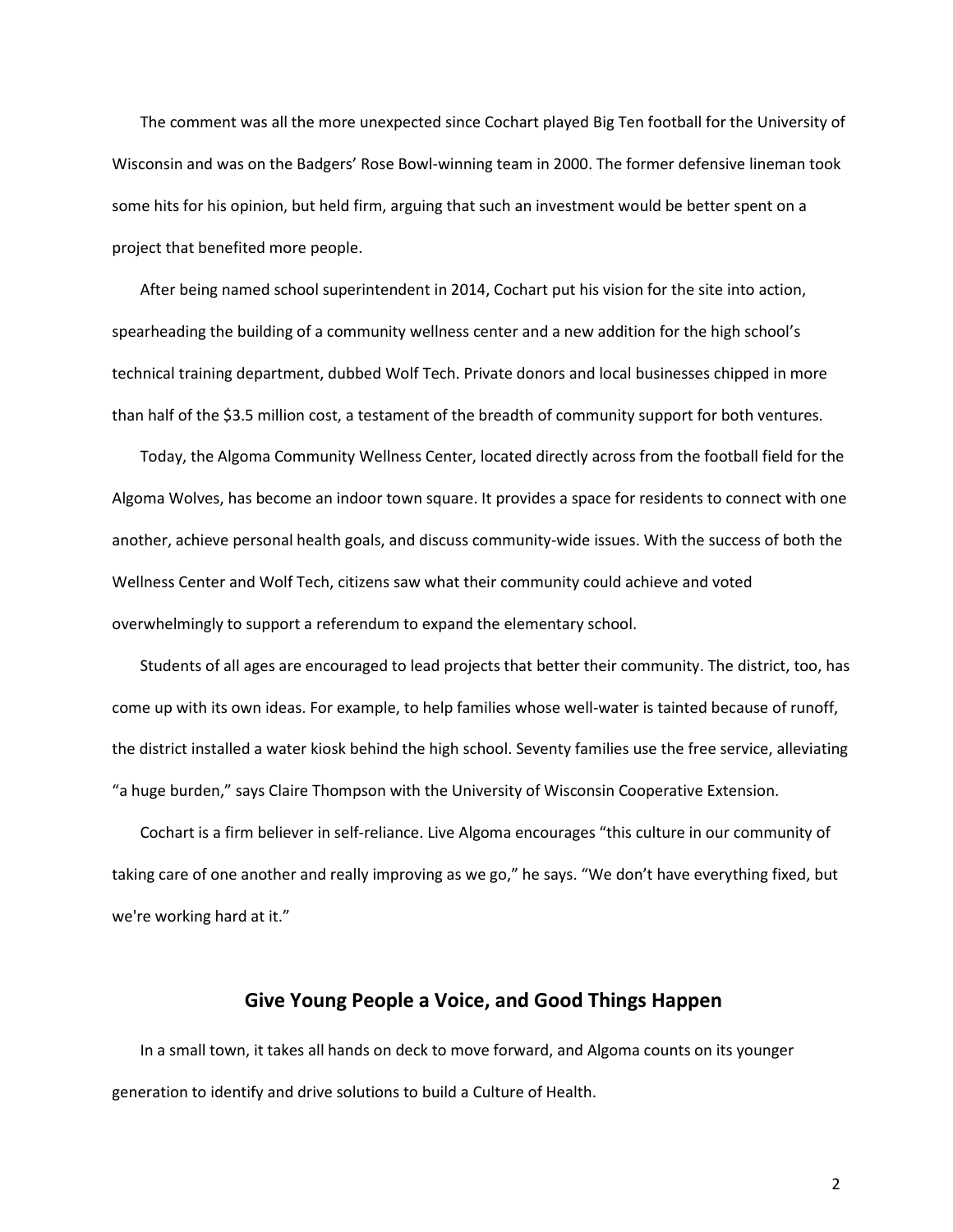That's why in a windowless conference room at WS Packaging Group, a local printing plant, employees watch as a group of high schoolers shows employees how to administer hands-only CPR. The demonstration reflects an intentional effort to actively engage and encourage Algoma's youth to work toward improving their community.

Courtney Guilette, 17, a senior at Algoma High School, demonstrates CPR on a dummy, keeping pace with her pumping to the disco beat of "Stayin' Alive." Young volunteers have trained 2,357 people over the past two years, with a goal of hitting 3,000 by the end of 2017.

"It's an empowering feeling to think that I've helped someone today," Guilette says.

Algoma is consciously trying to activate the imaginations and involvement of children and teens to reverse a finding in a recent survey, commissioned by Bellin Health, that discovered a "dream deficit" among its youth, or an inability to look beyond what they currently knew.

"With a large population of seniors living and residing in Algoma, we felt that our youth voice just wasn't always heard," says Teal VanLanen of Live Algoma.

Addressing that, Mayor Wayne Schmidt recently appointed high school students to serve on committees for Community Development and Parks and Recreation. "I want people to have new ideas. Well, where do you get new ideas from? You get new ideas from your youth," Schmidt says.

Schools, too, are encouraging students to lead projects on a range of issues, from cleaning up Algoma's beach to saving "ugly fruit" from supermarkets to serve as healthy snacks in school cafeterias. VanLanen has guided high school students through Harvard University's online Improvement Science training and the Plan, Do, Study, Act framework of learning. The core theme is "failing forward," encouraging youth to learn from failure and grow as a result.

"Most of the time when we use the word 'fail,' especially in education, it has a negative feel, and we're trying to flip that in Algoma," VanLanen says. "Failing is not a bad thing. It's what you do with your failure that's important and what matters."

3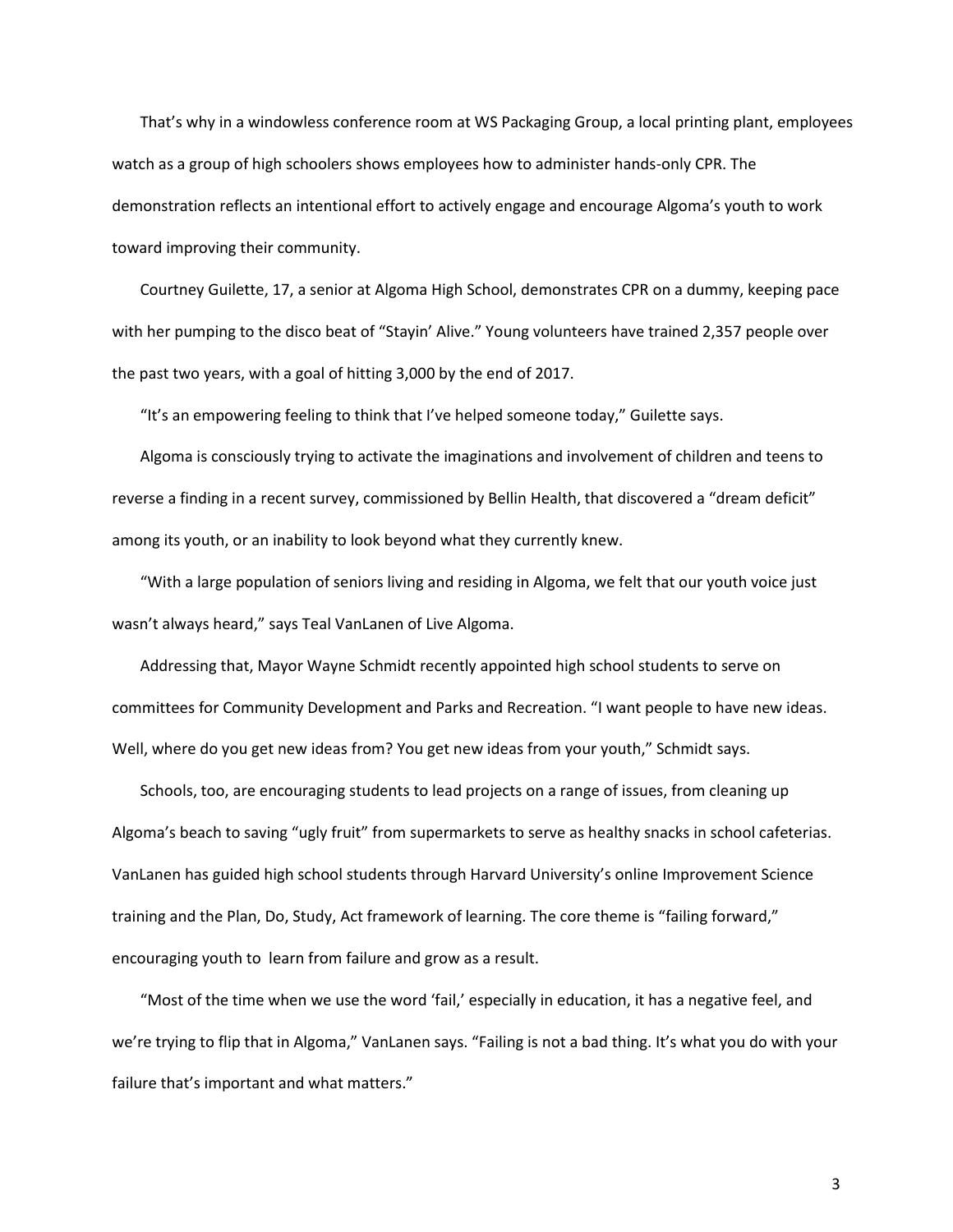Sixteen-year-old Abigail Robinson will get a chance to test the concept. For a class last year, she surveyed 200 elementary students on how they felt about school. Some of the answers reflected stress at home and difficulty handling emotions.

Robinson proposed a mentoring program at a Live Algoma meeting on children's issues that was mostly attended by educators and social service professionals. Everyone loved the idea — and turned to Robinson to launch it. "I was a little taken aback, but I'm ready for it," she says.

Robinson will start small and use the Plan, Do, Study, Act framework to put her idea into action. "This needs to be done," she says.

## **Making Health Improvement Everyone's Business**

Jamie Spitzer can still remember the call he got in 2011 from the new high school principal, Nick Cochart, asking an unprecedented question: How could the school do a better job of helping him as an employer?

"It had never happened before," says Spitzer, founder of Precision Machine Inc., a local manufacturer of precision parts for industries like aerospace and printing.

Spitzer gave him an earful, saying students were not adequately prepared to work in technologydriven manufacturing. Welding and carpentry alone were not sufficient skills for graduates to step into hitech factory jobs.

The school responded, adding computer-controlled machinery, recruiting skilled factory workers to work alongside students and creating a qualified pipeline of young employees.

The collaboration at the high school reflects the focus in Algoma on education and employment to improve the well-being of young people. Businesses in this community that once waited for their workforce are now working with Algoma educators to cultivate it. With jobs that pay a living wage, graduates can plant local roots, build careers, and enjoy a healthy income and job security.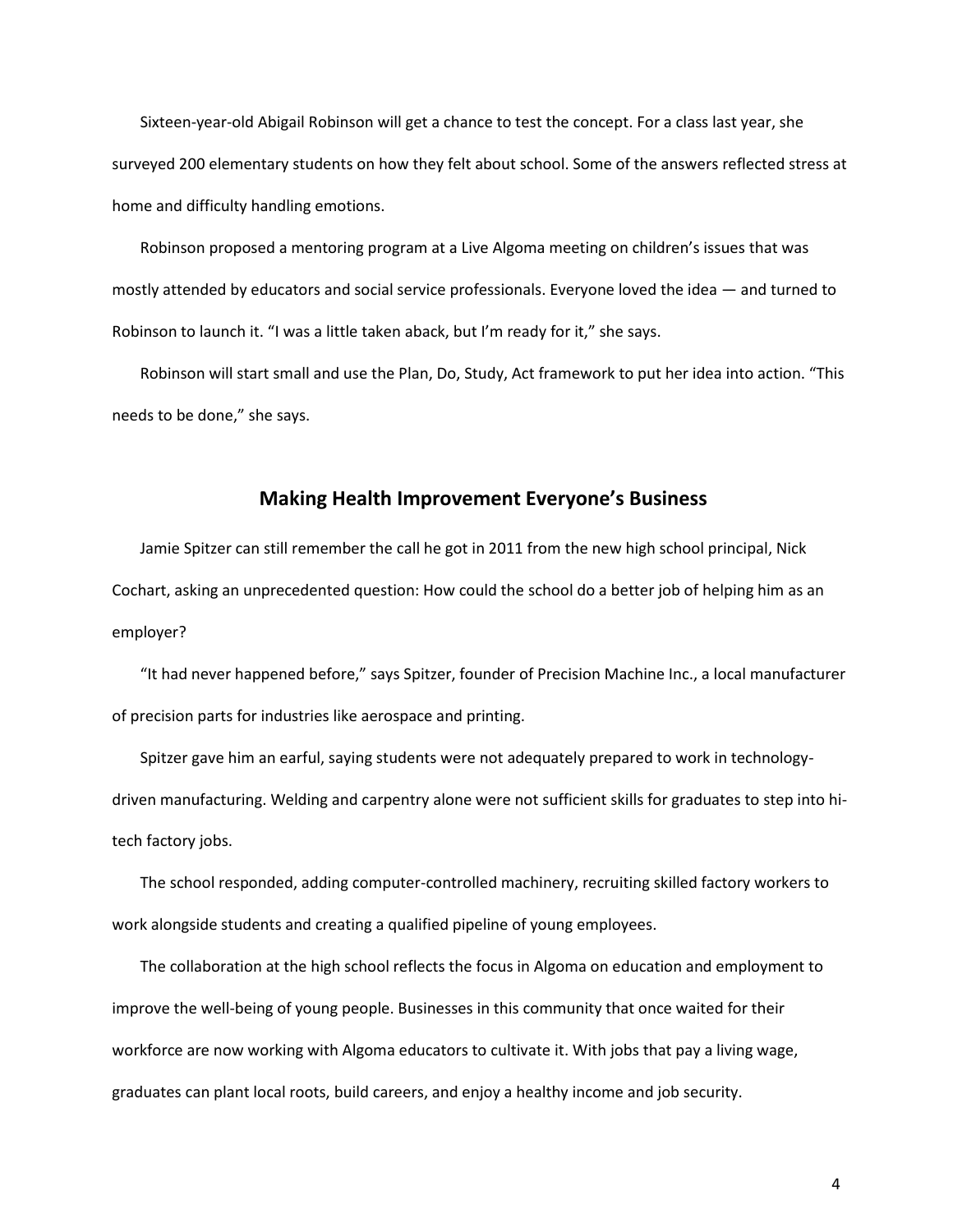At the same time, it builds on a tradition in Algoma of employers acting as active partners to meet the needs of the community. For four decades, businesses have worked with the nonprofit East Shore Industries to place adults with disabilities in local employment, often adapting jobs to their abilities. Algoma takes great pride in East Shore, says Teal VanLanen, the community activator for Live Algoma. Of the people served, she says, "We just want them to be an important part of our community and to feel a sense of belonging."

Through the Live Algoma initiative, employers large and small can take this collaborative spirit one step further by creating new ways for them to share and test ideas.

At Precision, Spitzer has changed the food in the lunchroom to more nutritional selections; bought all of his workers wristband devices for tracking their daily steps; and adopted a new Live Algoma health insurance plan, offered by Bellin Health, that rewards members for healthy lifestyle gains.

"I've seen people come in here in tears, happy about the difference between how they used to be and how they are now," Spitzer says. "We've created an environment where we can make a change." At WS Packaging, employees take on-site classes in nutrition from the community nurse activator, Jody Anderson.

At the Piggly Wiggly supermarket, a clerk devises healthy recipes each week for customers, using onsale ingredients.

"Businesses have really gotten onboard," Anderson says. They view the work being done by Live Algoma "as a true investment." Many employers donated funds to build the Community Wellness Center, and now cover the membership fees of workers.

At Wolf Tech, the engagement of business comes into sharp focus. Like many small towns, Algoma hopes to stem a "brain drain" of graduates leaving for bigger cities nearby by better preparing them for jobs at home.